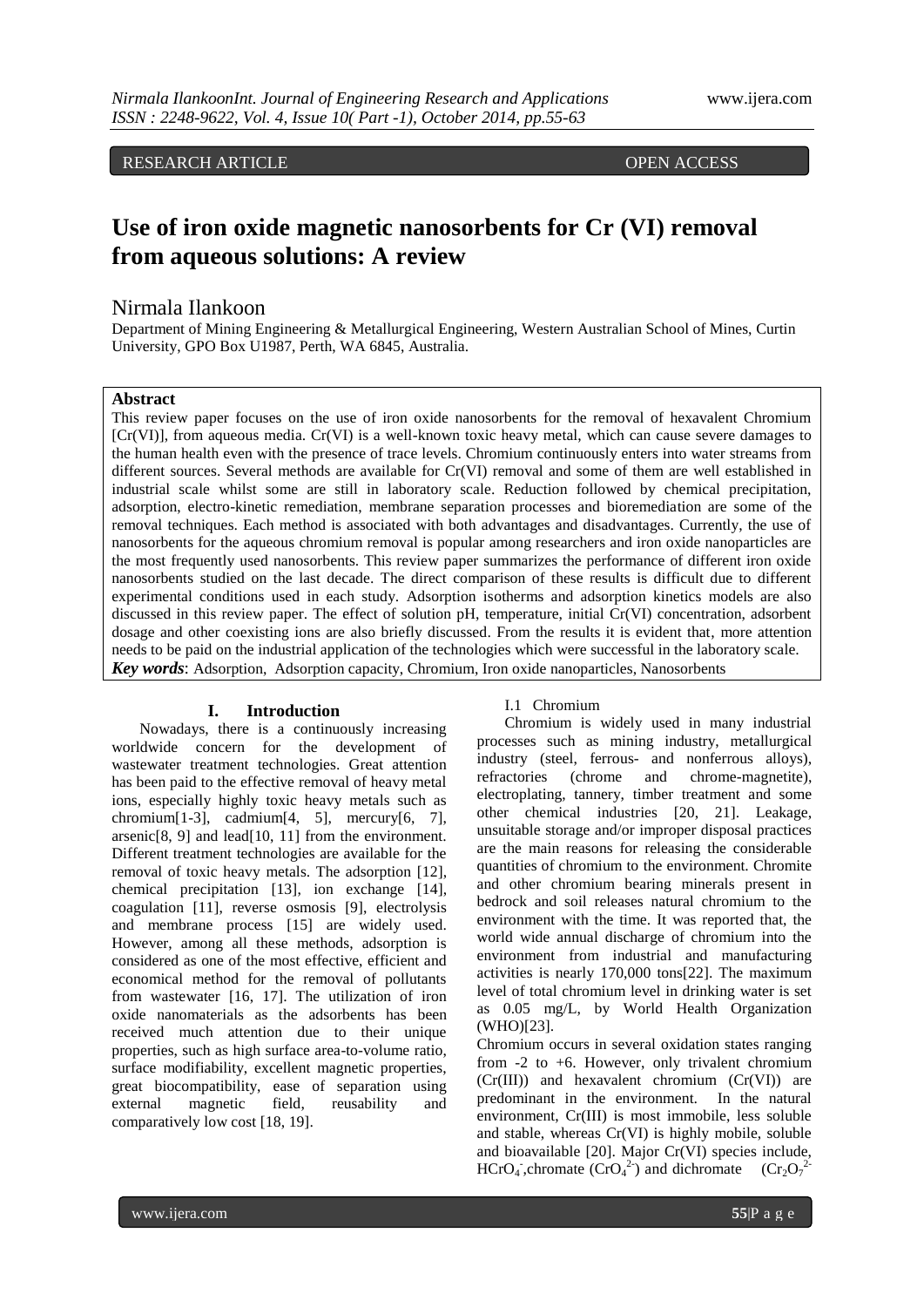). Cr(III) is the dominant form of Chromium at low pH (<4) [24]. Cr(III) is biologically important (50–  $200 \text{ µg day}^{-1}$  to the human body, in which it influences sugar and lipid metabolism in humans. On the other hand, hexavalent chromium (Cr(VI)) is highly toxic, teratogenic and mutagenic [25]. It can cause severe damages to the human health including, but not limited to, liver and kidney damage, producing lung tumours, severe diarrhoea, allergic dermatitis, skin irritation, internal haemorrhage and respiratory problems [26-28].

Since Cr(VI) causes a great threat to humans as well as animals, cleaning up this contaminant from soil and water is critical [20].Several methods are available for the decontamination of waters contaminated with Cr(VI) compounds. Some of these methods are reduction followed by chemical precipitation[2], adsorption, electro-kinetic remediation, membrane separation processes[29] and biosorption [30]. In the presence of electron donors, Cr(VI) can be reduced to Cr(III), which is less toxic. Iron(II), reduced sulphur and organic matter are chief sources of electrons to reduce Cr(VI). The species distribution of chromium in aqueous solution in different pH values are illustrated in the Fig 1, derived from [31].

# I.2 Magnetic Nanoparticles (MNPs)

The nanoparticles (NPs) are ultrafine particles in the size of nanometre order. In many cases, the particles from 1 to 100 nm are generally called as nanoparticles. The nanosized magnetic materials<br>show many novel properties, especially, show many novel properties, especially, magnetisation behaviour different than bulk magnetic material [32, 33]. Recently, the use of nanosized magnetic material as adsorbents has attracted increasing interest due to their high surface area and unique superparamagnetism [28, 34]. These properties lead to high adsorption efficiency, high removal rate of contaminants and



Fig 1:Cr(VI) species distribution in different pH

easy and rapid separation of adsorbent from solution using magnetic field. The magnetic nanoparticles are reusable after magnetic separation, by removing the adsorbed toxic contaminants [35].

Currently magnetic nanoparticles are used in wide range of applications, including shape-selective catalysis [36], chromatographic separations [37], sorption of metal ions, enzyme encapsulation, in fields of biotechnology and biomedicine for applications such as cell labelling and separation [38], magnetic resonance imaging (MRI) [39], enzyme and protein separations [40], targeted drug delivery [41] and magnetic ferrous fluids hyperthermia [42]. To date, many technologies, mainly co-precipitation [43, 44], microemulsion[45], thermal decomposition [46], hydrothermal synthesis [47],microwave assisted [48], sol-gel [49] and sonochemicalsynthesis[50] have been applied and reviewed for the production of these magnetic nanoparticles.

The stability of magnetic nanoparticles is utmost important for their applications. This can be greatly improved by preventing their oxidation and aggregation. Modification of the surface of magnetic nanoparticles by attaching organic and/or inorganic materials is proven to be greatly enhances the stability and prevents aggregation. Further these attached groups providespecific functionalities that can be selective for ion uptake [51]. Surface functionalization can be done with organic materials Such as amino groups, carboxyl acid, citric acid, oleic acid, silane, natural polymers (dextran, starch, chitosan, etc.), synthetic polymers ( PVA, PAA, alginate, etc.) and inorganic materials such as silica, gold, silver, platinum, palladium, iron, carbon, metal oxides/metal sulphides [52].

 Regeneration of the magnetic nanoparticles has been studied in some published works. As the adsorption of heavy metals on to iron oxide nanosorbents is highly pH dependant, the used nanosorbents can be regenerated simply by changing the solution pH. In many cases metal removal capacity of the adsorbent is well maintained after several number of adsorption-desorption cycles [53- 56]. The adsorption mechanism has direct impact on feasibility of regeneration of magnetic nanoparticle. As an example in some cases chemical adsorption (chemical bond formation) of  $Fe<sub>3</sub>O<sub>4</sub>$ can limit the regeneration[57], but this can be overcome by surface modification/coating to prevent the magnetic core from chemical adsorption and redox reaction [58].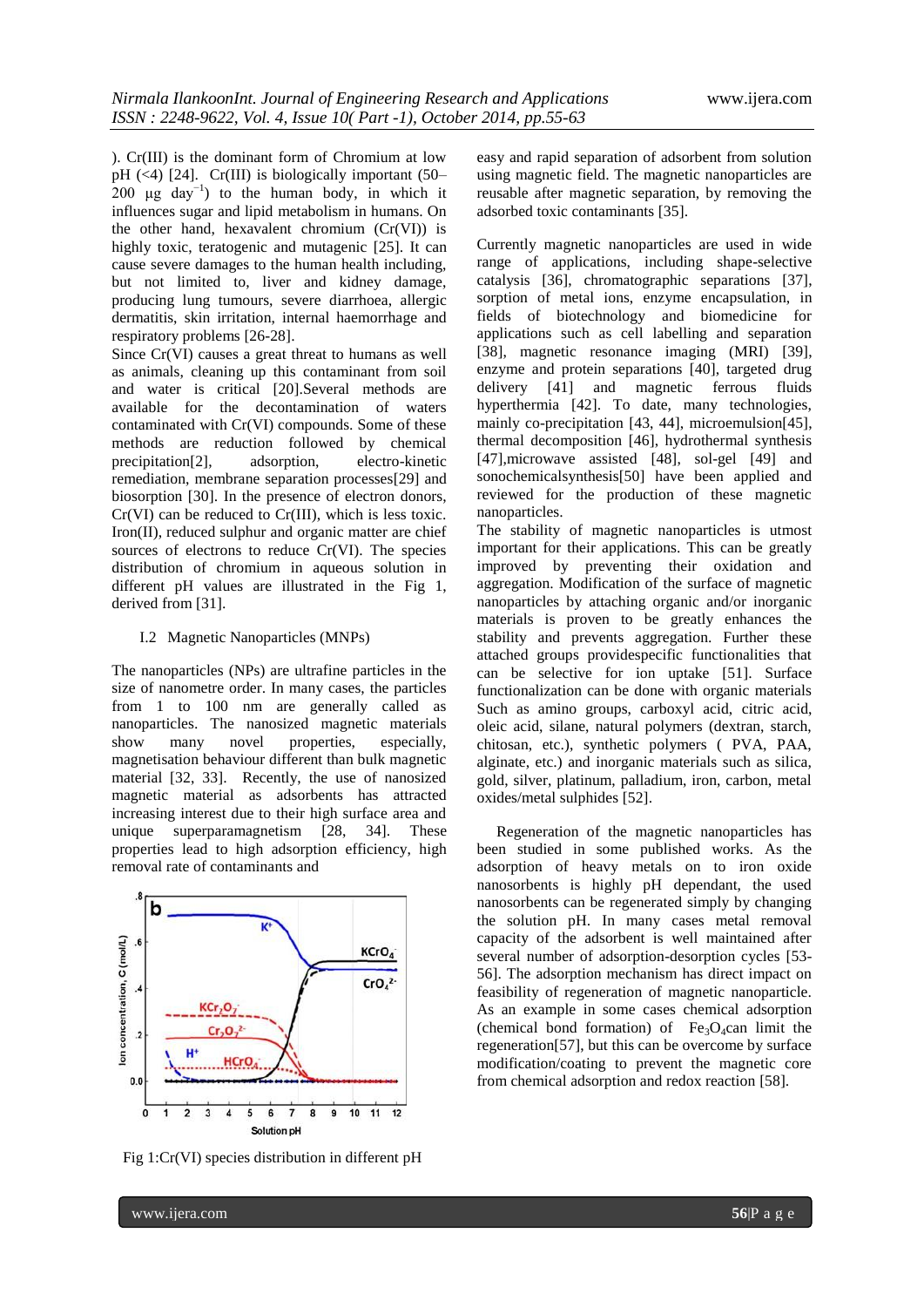Among the magnetic nanosized materials, iron oxides play a major role in many areas of chemistry, physics and materials science. Iron oxides exist in many forms in nature where, magnetite  $(Fe<sub>3</sub>O<sub>4</sub>)$ , maghemite  $(\gamma$ -Fe<sub>2</sub>O<sub>3</sub>), hematite ( $\alpha$ -Fe<sub>2</sub>O<sub>3</sub>) and goethite ( $\alpha$ -FeOOH) being probably the most common. In particular, magnetite and maghemite have been investigated extensively for environmental and bioapplication. In addition to convenient magnetic properties, low toxicity and price, the iron oxide nanoparticles exhibit high surface to volume ratios. Their ability for surface chemical modification can show enhanced capacity for heavy metal uptake in water treatment procedures.

# **II. Use of Iron oxide nanosorbents for aqueous Cr(VI) removal**

Currently, there is a fast growing interest in using iron oxide nanomaterials for heavy metal removal. Several studies have been conducted for aqueous hexavalent chromium removal and adsorption capacities of some of the nanosorbents are presented in the Table 1. Magnetite NPs, maghemite NPs and mixtures of above two NPs were extensively studiedfor Cr(VI) removal. Hu, Chen [53] studied the performance and mechanism of different heavy metals  $(Cr(VI), Cu(II), and Ni(II))$  removal form industrial wastewater, using maghemite nanoparticles. Adsorption equilibrium was achieved within 10 minutes for all three heavy metals and at equilibrium, adsorption capacity of NPs for Cr(VI) was reported as 17.43 mg/g at pH 2.5. The adsorption mechanism was identified as electrostatic attraction and ion exchange. In another study, 19.2 mg/g adsorption capacity was reported at pH 2.5 and equilibrium was reached at 15 minutes, which is comparatively fast. Effect of coexisting ions such as  $\text{Na}^+$ ,  $\text{Ca}^{2+}$ ,  $\text{Mg}^{2+}$ ,  $\text{Cu}^{2+}$ ,  $\text{Ni}^{2+}$ ,  $\text{NO}_3$ , and Cl was ignorable [56].

Magnetite nanoparticles with or without functionalization agents have also been widely studied for aqueous Cr(VI) removal. Shen, Pan [59]was done a study to remove Cr(VI) from copper and chromium co-existing water system, with amino functionalized nanosized magnetite particles and found that adsorption of Cu(II) and Cr(VI) on amino functionalized MNPs was competitive as well as cooperative. Maximum Cr(VI) uptake was reported as 370.37 mg/g. In a different study, diatomite supported and unsupported magnetite nanoparticles was prepared and this nanocomposite was used as the adsorbent for Cr(VI).The diatomite supported magnetite revealed a better adsorption capacity than the unsupported magnetite [57]. Poly acrylic acid (PAA) coated magnetite nanoparticles followed by amino functionalization revealed adsorption capacity of 11.24 mg/g for Cr(VI) [60]. The montmorillonitesupported and unsupported magnetite were also used for the removal of hexavalent chromium and adsorption capacities for unsupported magnetite and supported were  $10.6$  mg/g and  $15.3$  mg/g, respectively [61].

Arsenic and chromium removal by mixed magnetite and maghemite nanoparticles was investigated and the maximum adsorption of chromium was found as 2.4 mg/g at pH 2 with an initial  $Cr(VI)$  concentration of 1 mg/L. Further it was noted that, arsenic and chromium uptake decreased with increasing phosphate concentration and arsenic removal is more favourable than chromium removal with magnetitemaghemite nanoparticles [62]. In another study, ionically modified (Phosphonium silane coated) iron oxide nanoparticles were used to remove arsenic and chromium. The maximum removal percentage of As(V) and Cr(VI) ions for this adsorbent was 97%  $(50.5 \text{ mg/g})$  and  $67.8\%$   $(35.2 \text{ mg/g})$  respectively, at pH 3 and initial concentration of 100 mg/l. In addition to above mentioned nanosorbents,  $Fe<sub>3</sub>O<sub>4</sub>/carbon$  nanotube NPs[31],  $Fe<sub>3</sub>O<sub>4</sub>/@n-SiO2$ NPs[63], ethylenediamine modified  $Fe<sub>3</sub>O<sub>4</sub>$  NPs [64], polymer-coated Fe<sub>3</sub>O<sub>4</sub> NPs [28] and MnO<sub>2</sub>/Fe<sub>3</sub>O<sub>4</sub>/o-MWCNTs [54] were also reported where adsorption capacity ranging from 2.3 mg/g to 186.9 mg/g.

| <b>Nanosrbent</b>                                              | pH             | <b>Adsorption</b><br>capacity $(mg/g)$ | <b>Reference</b> |
|----------------------------------------------------------------|----------------|----------------------------------------|------------------|
| 3-Mercaptopropionic acid (3-MPA) functionalized iron oxide NPs |                | 45                                     | [65]             |
| Diatomite-supported magnetite NPs                              | $2 - 2.5$      | 11.4                                   | $[57]$           |
| Ethylenediamine modified $Fe3O4$ NPs                           | 2              | 81.5                                   | [64]             |
| $Fe3O4$ (PAA coated and amino functionalized))                 | 2              | 11.24                                  | [66]             |
| $Fe3O4$ (PAA coated and amino functionalized)                  | 2              | 370                                    | $[59]$           |
| $Fe3O4@n-SiO2 NPs$                                             | $\overline{2}$ | 3.78                                   | [63]             |
| Feroxyhyte-coated maghemite NPs                                | 2.5            | 25.8                                   | [67]             |

**Table 1**: Some iron oxide nanosorbents used for Cr(VI) removal

www.ijera.com **57**|P a g e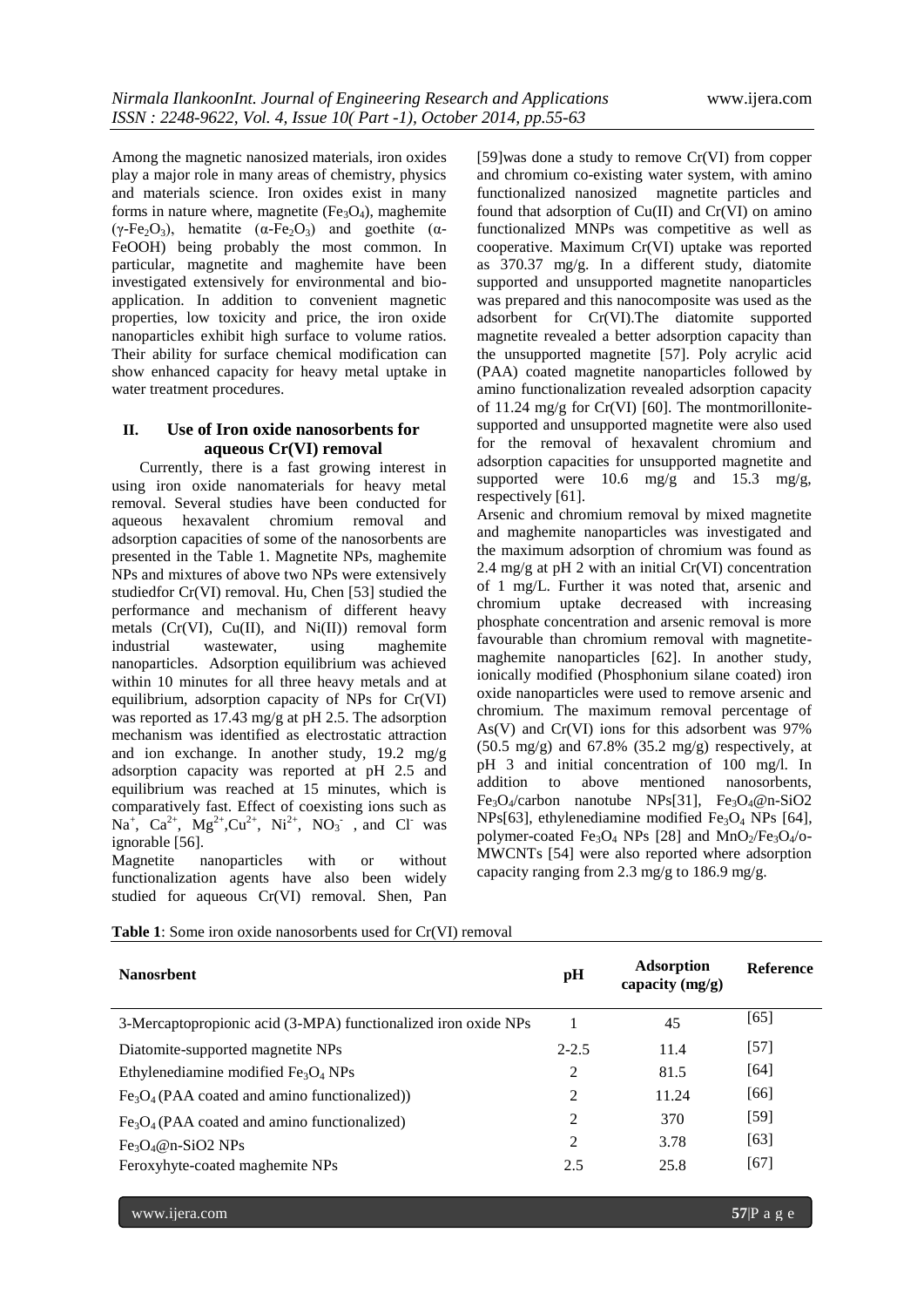| Nirmala IlankoonInt. Journal of Engineering Research and Applications<br>ISSN: 2248-9622, Vol. 4, Issue 10(Part -1), October 2014, pp.55-63 | www.ijera.com  |                   |        |
|---------------------------------------------------------------------------------------------------------------------------------------------|----------------|-------------------|--------|
| Hematite NPs                                                                                                                                | 3              | 200               | [68]   |
| Iron oxide NPs embedded in orange peel pith                                                                                                 |                | 5.37              | $[69]$ |
| Maghemite NPs                                                                                                                               | 2.5            | 17                | $[53]$ |
| Maghemite NPs                                                                                                                               | 2.5            | 19.2              | $[56]$ |
| Maghemite NPs                                                                                                                               | $\overline{4}$ | 1.62              | $[70]$ |
| Magnetic Fe <sub>3</sub> O <sub>4</sub> /CNT NPs (at 20 <sup>°</sup> C)                                                                     | 2              | 47.98             | $[31]$ |
| Magnetic Fe <sub>3</sub> O <sub>4</sub> /CNT NPs (at 80 <sup>0</sup> C)                                                                     | 2              | 83.54             | $[31]$ |
| Magnetite NPs                                                                                                                               | $\overline{4}$ | $1.208 \pm 0.044$ | $[71]$ |
| Mesoporous iron-iron oxide nanocomposite                                                                                                    | 6              | 34.1              | $[72]$ |
| Mixed magnetite and maghemite                                                                                                               | 2              | 2.4               | $[62]$ |
| $MnO_2$ / Fe <sub>3</sub> O <sub>4</sub> /o-MWCNTs                                                                                          | 2              | 186.9             | $[54]$ |
| Montmorillonite-supported magnetite NPs                                                                                                     | $2 - 2.6$      | 15.3              | [61]   |
| Phosphonium-coated MNPs                                                                                                                     | 3              | 35.2              | $[55]$ |
| Polypyrrole/Fe <sub>3</sub> O <sub>4</sub> nanocomposite                                                                                    | 2              | 230.17            | $[73]$ |
| $\gamma$ -Fe <sub>2</sub> O <sub>3</sub> @Fe <sub>3</sub> O <sub>4</sub>                                                                    | $2 - 3$        | 83.33             | $[74]$ |

# **2.1 Factors affecting the Cr(VI) adsorption onto nanomaterial**

Several factors can be affected to the adsorption process, such as solution pH, temperature, initial Cr(VI) concentration, adsorbent dosage and presence of other co-existing ions. In addition to these factors, the nanoparticle size and shape also affect to the adsorption performance [75].Higher adsorption capacities can be obtained by optimizing above parameters. The effect of some of these factors are discussed below.

# II.1.1 Effect of solution pH

The pH of the solution is an important parameter which controls the adsorption process. It influences the ionization of the adsorptive molecule and hence the surface charge of the adsorbent. Therefore investigating the effect of pH on the adsorption is essential in adsorption experiments. In this particular case, the solution pH can change the surface charge of the adsorbent as well as different ionic forms in chromium. Zeta potential indicates the nature of the electrostatic potential near the surface of a particle. The pH value at which the surface pH is zero, is called the point of zero charge  $(pH_{pzc})$  and is generally used to define or quantify the electrokinetic properties of the surface. Typically the Cr(VI) adsorption on to different iron oxide nanosorbents is favoured at  $pH < pH_{pzc}$ , as surface of the adsorbent is positively charged [76].It is evident that, the optimum pH for adsorption of Cr(VI) onto different nanosorbents are within 2-3 range. This can be attributed to the presence of Cr(VI) in different ionic forms in the solution at different pH values.  $HCrO<sub>4</sub>$  is the predominant species at pH 2-3 range and it is easily adsorbed due to the low adsorption free energy [57]. On the other hand, a dramatic decrease in adsorption was observed in most cases when

increasing the pH value [31, 63]. This may be attributed to few reasons, mainly, the competition with hydroxyl ions for the adsorbent sites and the change of surface charge of the adsorbent leading to electrostatic repulsion between adsorbent and Cr(VI) anions leading to release already adsorbed ions [68]. II.1.2 Effect of temperature

The temperature is also one of the important factors which influence the adsorption of heavy metals on to nanosorbents. Srivastava and Sharma [63] investigated the effect of temperature on Cr(VI) removal using  $Fe<sub>3</sub>O<sub>4</sub>@n-SiO2$  NPs by increasing the temperature from 25 to 45 $^{0}$ C and keeping all the other experimental conditions constant and 2% increase in percentage of removal was observed. In another study it was observed that adsorption capacity was increased from 150.8 mg/g to 186.9 mg/g, when increasing the temperature from 2 to 62  ${}^{0}C$ , suggesting the endothermic nature of the adsorption process [54]. It is also reported that increase of adsorption capacity from 47.98 mg/g to 83.54 mg/g for 20 and 80  $^{\circ}$ C, respectively, when using  $Fe<sub>3</sub>O<sub>4</sub>/CNT$ , as the adsorbent [31].

II.1.3 Effect of initial contaminant concentration This is a main parameter which can directly affect to the adsorption capacity of an adsorbent. This factor must be taking into consideration when comparing the adsorption capacities of different adsorbents. According to Adegoke, AmooAdekola [68], the amount of Cr (VI) ions adsorbed onto the hematite nanoparticles having different morphologies, increased with increasing Cr(VI) concentration. In another study, it was reported that, by increasing the initial Cr(VI) concentration from  $1.36 \times 10^{-2}$  to 2.4  $\times$  $10^{-2}$ mol/l, the percentage of removal decreased from  $97 \pm 0.08$  to  $95 \pm 0.08$  %. This may be due to the fact that, lack of available adsorbent sites at higher concentrations, and hence, the percentageadsorption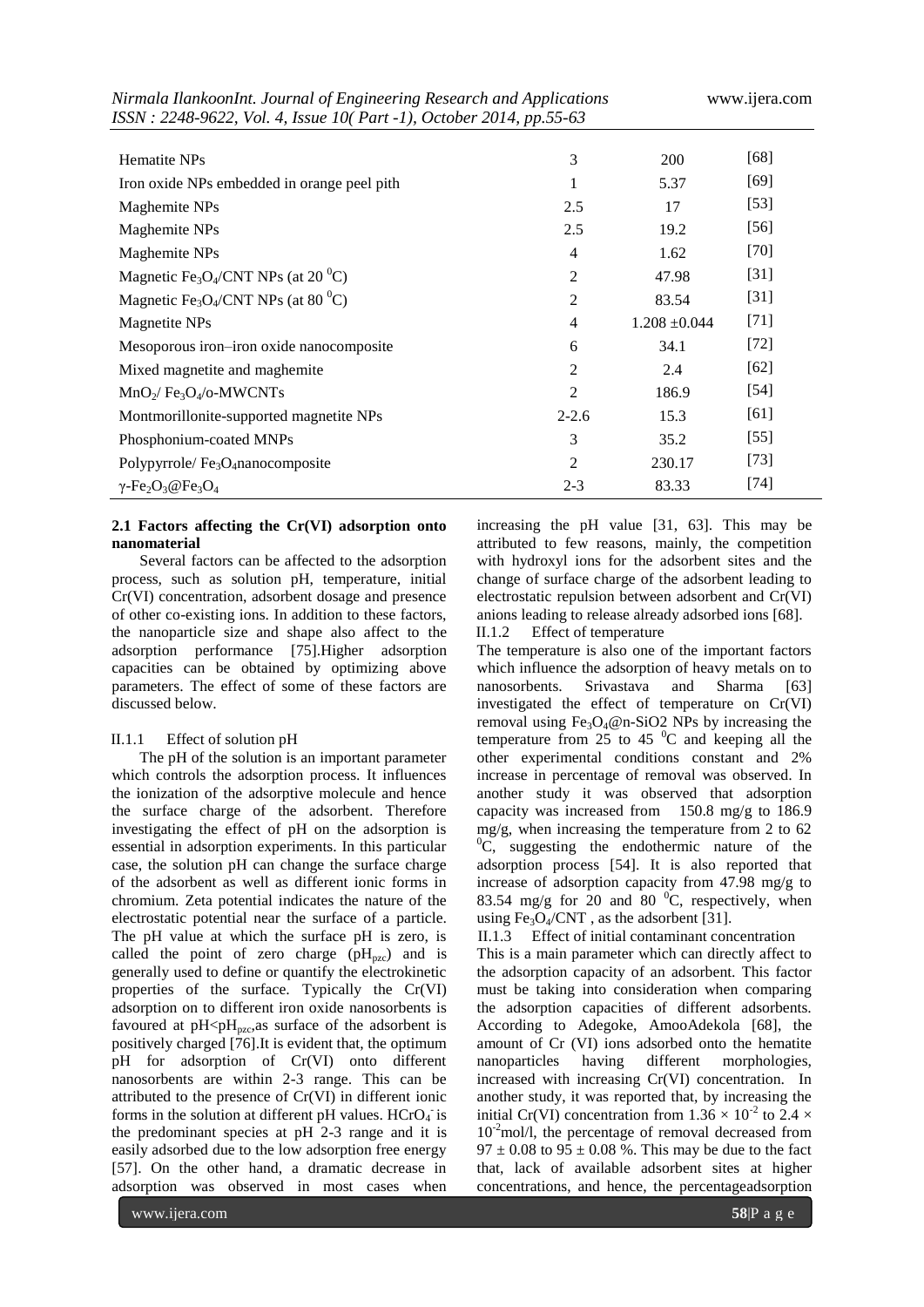of Cr(VI) decreases [63]. It should be carefully noted that, the actual amount of Cr(VI) adsorbed per unit mass of adsorbent increased with the increase of initial concentration as the two terms "percentage of removal" and "actual amount of removal" are sometimes leading to confusions.

II.1.4 Effect of adsorbent dosage

The Adsorbent dosage is another significant parameter in the examination of the adsorption capacity of an adsorbent. Generally, the percentage of contaminant removal increases with the increase of adsorbent dosage. This may be due to the availability of adsorption sites which adsorbate can get attached. The determination of effect of adsorbent dosage gives an idea about the minimum amount of adsorbent need to be used for adsorption process. This value is useful in the viewpoint of cost. Jiang, Pelaez [70] observed that, the increase of maghemite NP dosage from 0.1 to 1.5  $g/L$  the concentration of  $Cr(VI)$  in the aqueous phase was effectively reduced to 100 ppb (initial Cr(VI) concentration 500 ppb) within 60 min.

II.1.5 Effect of other co-existing ions

The presence of different ions in the same solution can be negatively affected to the adsorption efficiency of Cr(VI) onto nanosorbents. The investigation of the effect of coexisting ions is utmost important in adsorption studies as the actual industrial waste water consists of different anions and cations and hence rather complex. There can be a competition between the different ions for same adsorption sites. Hu, Chen [56] investigated the competitive influence ofcommonly coexisting anions  $(NO_3^-$  and Cl<sup>-</sup>) and cations  $(Na^+, Ca^{2+}, Mg^{2+}, Cu^{2+},$ and  $Ni^{2+}$ ) with Cr(VI)in chrome-plating wastewater at pH 2.5. It was observed that, the effect of the studied cations are insignificant as they do not have any competition for the adsorption sites of maghemite NPs at this pH and the two anions are biologically inert. The influence of commonly coexisting anions (Cl<sup>-</sup>, NO<sub>3</sub><sup>-</sup>, SO<sub>4</sub><sup>2-</sup> and H<sub>2</sub>PO<sub>4</sub><sup>-</sup>) on the overall adsorption of Cr(VI) onto phosphonium silane coated magnetite NPs was studied. It was reported that phosphate anions were able to dramatically reduce the adsorption efficiency. On the other hand the effect of other three anions was insignificant [55]. Similar results for the effect of phosphate ions reported in other works as well [62].

## **II.2 Adsorption isotherm models**

Adsorption isotherm gives the explanation on how adsorbent and adsorbate interact with each other and thereforevital in optimising the use of adsorbents. Various adsorption isotherm models available to describe the equilibrium of adsorption, including Langmuir, Freundlich, BET, Toth, Tempkin, Redlich–Peterson, Sips, Frumkin, Harkins–Jura, Halsey, Henderson and Dubinin–Radushkevich isotherms [77]. According to the majority of reviewed papers, Langmuir and Freundlich isotherm models are best fitted models for Cr(VI) adsorption onto iron oxide nanosorbents [53, 55, 74]and are briefly explained below.

#### **II.2.1 Langmuir adsorption isotherm model**

Langmuir adsorption isotherm model assumes monolayer adsorption and adsorption takes place at specific homogeneous sites within the adsorbent. All the sites are considered as identical and energetically equivalent, once aadsorbate molecule occupies a site, no further adsorption can take place in the same site [26, 77]. The Langmuir equation can be expressed as follows:

Non-linear equation;

 $K_a q_e$ 

$$
q_e = \frac{q_m K_a C_e}{1 + K_a C_e} \tag{1}
$$

Linear equation;  $c_e$  $\frac{c_e}{q_e} = \frac{c_e}{q_n}$  $\frac{c_e}{q_m} + \frac{1}{K_a}$ 

 $(2)$ 

Where, qeis the amount of adsorbate (chromium) adsorbed at the time of equilibrium in mg/g,  $C$ <sub>e</sub> is the equilibrium concentration of adsorbate in the solution in mg/L,  $q<sub>m</sub>$  is the maximum adsorption capacity in  $mg/g$  and  $K_a$  is the Langmuir isotherm constant in L/mg.

#### **II.2.2 Freundlich adsorption isotherm model**

Freundlich isotherm model reflects the multilayer adsorption and applicable for heterogeneous adsorption surfaces. This model assumes that (i) several layers of adsorbate can be attached on the adsorbent and adsorbate will continuously keep binding to the adsorbent and (ii) the energy required for adsorption is not constant, but it varies and exponentially distributed. This model can be represented by below equations. Non-linear equation;

$$
q_e = K_f C_e^{\frac{1}{n}}
$$
  
Linear equation; (3)

$$
log q_e = log K_f + \frac{1}{r} (log C_e)
$$
 (4)

Where  $q_e$  is the amount of adsorbate at equilibrium time in mg/g, C<sub>e</sub>is the equilibrium concentration of adsorbate in the solution in mg/L,  $K_f$  is the capacity of the adsorbent in mg/g and n is the adsorption constant for freundlich in L/mg, usually greater than one. It can be stated that, if the 1/n value is below unity, this implies that the adsorption process is chemical; if the value is above unity, adsorption is a favourable physical process [77].

## **2.3 Adsorption kinetic models**

Kinetic performance of a given adsorbent is of utmost important to get an indication about the solute uptake rate. It determines the residence time required to complete the adsorption reaction [78]. The solute uptake rate is very important when designing the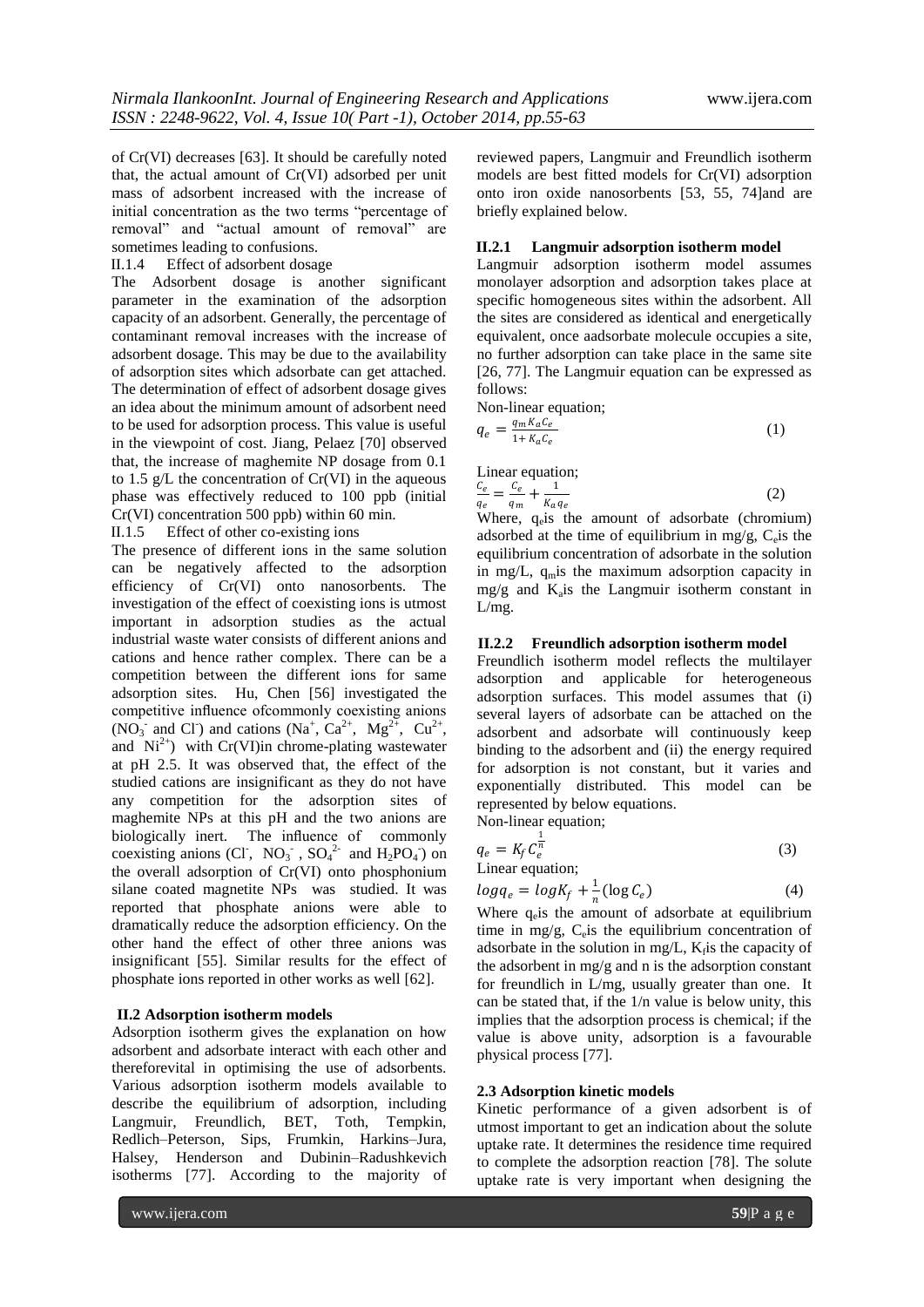adsorption system in pilot scale application. Due to the importance, the kinetic studies have been performed in majority of studies[63, 64]. According to the reviewed literature, pseudo-second order kinetic model was the frequently fitted model with aqueous chromium adsorption on to different magnetic nanosorbents.

 Pseudo-second-order rate equation can be represented as follows.

$$
\frac{dq_t}{dt} = k_2(q_e - q_t)^2 \tag{5}
$$

It can be simplified and expressed in linearized form as below.

$$
\frac{t}{q_t} = \frac{1}{k_2 q_e^2} + \frac{1}{q_e} t \tag{6}
$$

Where  $k_2$  is the pseudo-second order rate constant of adsorption in (g/mg min),  $q_{e}$  and  $q_{t}$  is the amount of sorbate adsorbed at equilibrium time and *t* time respectively, in mg/g and *t* is the contact time in minutes.

# **III. Conclusions**

This review article covers the recent studies done for the aqueous hexavalent chromium removal using iron oxide magnetic nanosorbents. From the wide range of published work, it is evident that, adsorption capacity is mainly depending on the solution pH, temperature, initial contaminant concentration, adsorbent dosage and competitive influence of other coexisting ions in the water system. Majority of the experimental results claimed that, the optimum pH value for chromium adsorption onto iron oxide nanoparticles are within the range of 2-3. This is attributed to the fact that, Cr(VI) ions exist mainly in the form of HCrO<sub>4</sub> in the lower pH range, while  $CrO<sub>2</sub><sup>4</sup>$  is the dominant species at higher pH range. The adsorption mechanisms involved mainly are, electrostatic attraction followed by redox process, ion exchange and surface complexation. This review article also revealed that, in majority of cases, the adsorption isotherms are well fitted with Langmuir and/or Freundlich models and kinetics are in accordance to pseudo second order kinetics model.

The direct comparison of adsorption capacities are difficult due to the inconsistency of the test conditions. In some studies, removal percentage values are presented which is not illustrating the actual performance of the adsorbent. Therefore, it is reliable to consider the adsorption capacity value. The adsorption experiments with actual industrial wastewaters are recommended, as they are more complex solutions consist of different ions and, the performance of adsorbent may be considerably different from the performance in the laboratory prepared single ion solution.

Cost estimations are only rarely reported which is worthwhile to add. Regeneration of the magnetic nanomaterials is also an important aspect where, the cost can be significantly reduced during the industrial

application. By considering all the facts, it can be concluded that magnetic nanomaterials are a potentially useful adsorbent for the aqueous hexavalent chromium removal, but still needs further work to develop the systems to apply them in industrial scale.

## **References**

- [1.] Chen, X., K.F. Lam, and K.L. Yeung, *Selective removal of chromium from different aqueous systems using magnetic MCM-41 nanosorbents.* Chemical Engineering Journal, 2011. **172**(2-3): p. 728-734.
- [2.] Alidokht, L., et al., *Reductive removal of Cr(VI) by starch-stabilized Fe0 nanoparticles in aqueous solution.* Desalination, 2011. **270**(1–3): p. 105-110.
- [3.] Hao, T., et al., *Facile additive-free synthesis of iron oxide nanoparticles for efficient adsorptive removal of Congo red and Cr(VI).* Applied Surface Science, 2014. **292**: p. 174- 180.
- [4.] Kumar, R. and J. Chawla, *Removal of Cadmium Ion from Water/Wastewater by Nano-metal Oxides: A Review.* Water Quality, Exposure and Health, 2013.
- [5.] K.S. Rao, et al., *Review on cadmium removal from aqueous solutions.* International Journal of Engineering, Science and Technology, 2010. **2**(7): p. 81-103.
- [6.] Parham, H., B. Zargar, and R. Shiralipour, *Fast and efficient removal of mercury from water samples using magnetic iron oxide nanoparticles modified with 2 mercaptobenzothiazole.* J Hazard Mater, 2012. **205-206**: p. 94-100.
- [7.] Zhang, F.S., J.O. Nriagu, and H. Itoh, *Mercury removal from water using activated carbons derived from organic sewage sludge.* Water Res, 2005. **39**(2-3): p. 389-95.
- [8.] Lothongkum, A.W., et al., *Simultaneous removal of arsenic and mercury from natural-gas-co-produced water from the Gulf of Thailand using synergistic extractant via HFSLM.* Journal of Membrane Science, 2011. **369**(1-2): p. 350-358.
- [9.] Chan, B.K.C. and A.W.L. Dudeney, *Reverse osmosis removal of arsenic residues from bioleaching of refractory gold concentrates.* Minerals Engineering, 2008. **21**(4): p. 272- 278.
- [10.] Merrikhpour, H. and M. Jalali, *Waste calcite sludge as an adsorbent for the removal of cadmium, copper, lead, and zinc from aqueous solutions.* Clean Technologies and Environmental Policy, 2012. **14**(5): p. 845- 855.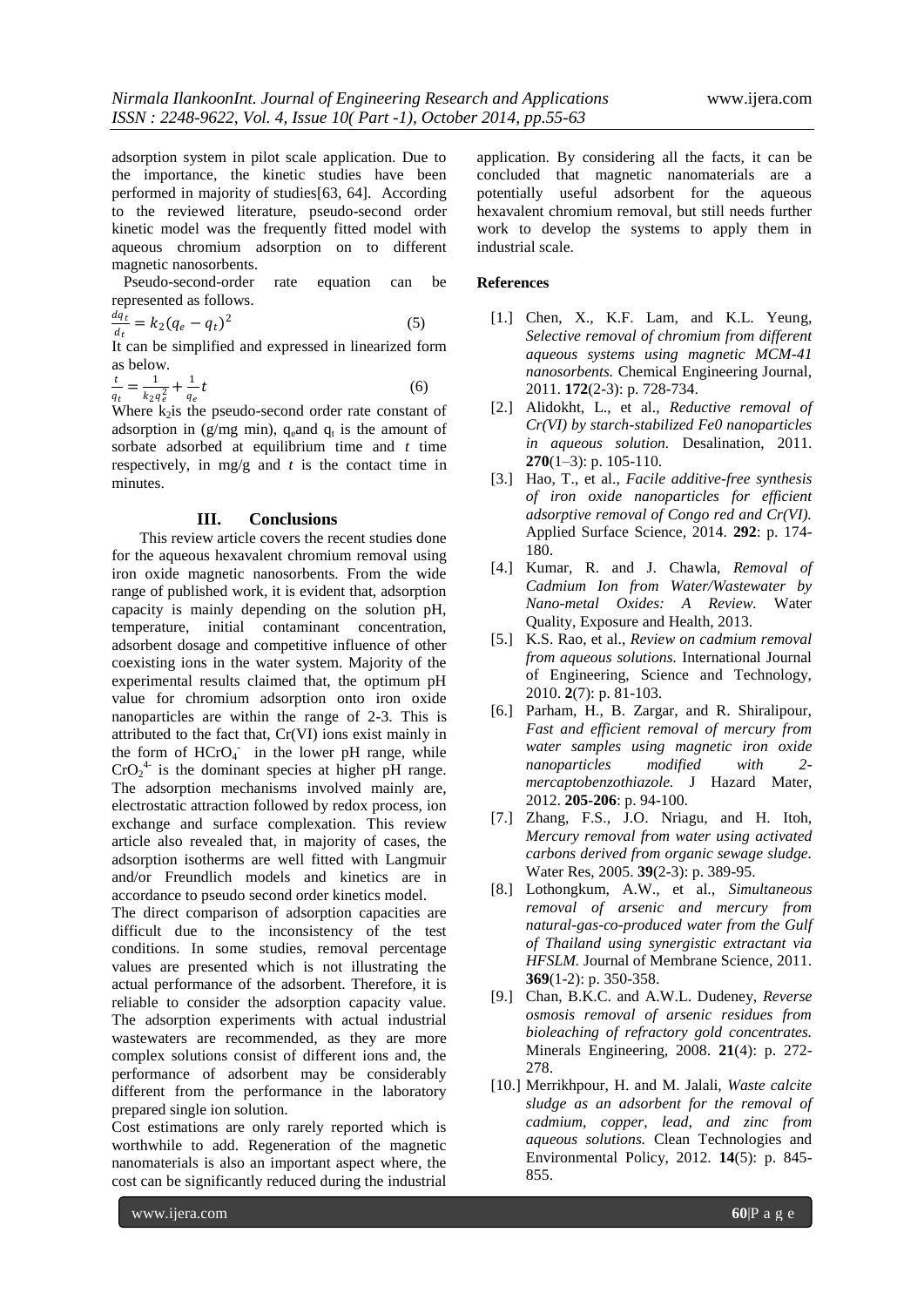- [11.] Pang, F.M., et al., *Removal of lead, zinc and iron by coagulation–flocculation.* Journal of the Taiwan Institute of Chemical Engineers, 2011. **42**(5): p. 809-815.
- [12.] Yang, W., et al., *Preparation of diamine modified mesoporous silica on multi-walled carbon nanotubes for the adsorption of heavy metals in aqueous solution.* Applied Surface Science, 2013. **282**: p. 38-45.
- [13.] Fu, F., et al., *Application of a novel strategy—Advanced Fenton-chemical precipitation to the treatment of strong stability chelated heavy metal containing wastewater.* Chemical Engineering Journal, 2012. **189-190**: p. 283-287.
- [14.] Dabrowski, A., et al., *Selective removal of the heavy metal ions from waters and industrial wastewaters by ion-exchange method.* Chemosphere, 2004. **56**(2): p. 91-106.
- [15.] Song, J., et al., *Polyrhodanine modified anodic aluminum oxide membrane for heavy metal ions removal.* J Hazard Mater, 2011. **187**(1-3): p. 311-7.
- [16.] Badruddoza, A.Z.M., et al., *Fe3O4/cyclodextrin polymer nanocomposites for selective heavy metals removal from industrial wastewater.* Carbohydrate Polymers, 2013. **91**(1): p. 322-332.
- [17.] Lakherwal, D., *Adsorption of Heavy Metals A Review.pdf.* International Journal of Environmental Research and Development, 2014. **4**(1): p. 41-48.
- [18.] Dave, P.N. and L.V. Chopda, *Application of Iron Oxide Nanomaterials for the Removal of Heavy Metals.* Journal of Nanotechnology, 2014. **2014**: p. 1-14.
- [19.] Shen, Y.F., et al., *Preparation and application of magnetic Fe3O<sup>4</sup> nanoparticles for wastewater purification.* Separation and Purification Technology, 2009. **68**(3): p. 312- 319.
- [20.] Choppala, G., N. Bolan, and J.H. Park, *Chapter Two - Chromium Contamination and Its Risk Management in Complex Environmental Settings*, in *Advances in Agronomy*, L.S. Donald, Editor. 2013, Academic Press. p. 129-172.
- [21.] Hu, J., I.M.C. Lo, and G. Chen, *Comparative study of various magnetic nanoparticles for Cr(VI) removal.* Separation and Purification Technology, 2007. **56**(3): p. 249-256.
- [22.] Gadd, G.M. and C. White, *Microbial treatment of metal pollution — a working biotechnology?* Trends in Biotechnology, 1993. **11**(8): p. 353-359.
- [23.] WHO, *Guidelines for Drinking Water Quality-Fourth Edition.* World Health Organization, Geneva., 2011.
- [24.] Hashim, M.A., et al., *Remediation technologies for heavy metal contaminated groundwater.* Journal of Environmental Management, 2011. **92**(10): p. 2355-2388.
- [25.] Farooq, U., et al., *Biosorption of heavy metal ions using wheat based biosorbents--a review of the recent literature.* Bioresour Technol, 2010. **101**(14): p. 5043-53.
- [26.] Mohan, D. and C.U. Pittman, Jr., *Activated carbons and low cost adsorbents for remediation of tri- and hexavalent chromium from water.* J Hazard Mater, 2006. **137**(2): p. 762-811.
- [27.] Sud, D., G. Mahajan, and M.P. Kaur, *Agricultural waste material as potential adsorbent for sequestering heavy metal ions from aqueous solutions - a review.* Bioresour Technol, 2008. **99**(14): p. 6017-27.
- [28.] Hanif, S. and A. Shahzad, *Removal of chromium(VI) and dye Alizarin Red S (ARS) using polymer-coated iron oxide (Fe<sub>3</sub>O<sub>4</sub>) magnetic nanoparticles by co-precipitation method.* Journal of Nanoparticle Research, 2014. **16**(6).
- [29.] Nataraj, S.K., K.M. Hosamani, and T.M. Aminabhavi, *Distillery wastewater treatment by the membrane-based nanofiltration and reverse osmosis processes.* Water Res, 2006. **40**(12): p. 2349-56.
- [30.] Kratochvil, D. and B. Volesky, *Advances in the biosorption of heavy metals.* Trends in Biotechnology, 1998. **16**(7): p. 291-300.
- [31.] Chen, R., et al., *Preparation and characterization of magnetic Fe3O 4/CNT nanoparticles by RPO method to enhance the efficient removal of Cr(VI).* Environ Sci Pollut Res Int, 2013. **20**(10): p. 7175-85.
- [32.] Ambashta, R.D. and M. Sillanpää, *Water purification using magnetic assistance: A review.* Journal of Hazardous Materials, 2010. **180**(1–3): p. 38-49.
- [33.] Gupta, V.K. and A. Nayak, *Cadmium removal and recovery from aqueous solutions by novel adsorbents prepared from orange peel and Fe2O3 nanoparticles.* Chemical Engineering Journal, 2012. **180**: p. 81-90.
- [34.] Pang, Y., et al., *Preparation and application of stability enhanced magnetic nanoparticles for rapid removal of Cr(VI).* Chemical Engineering Journal, 2011. **175**(0): p. 222- 227.
- [35.] Shen, Y.F., et al., *Tailoring size and structural distortion of Fe3O4 nanoparticles for the purification of contaminated water.* Bioresource Technology, 2009. **100**(18): p. 4139-4146.
- [36.] Garro, R., et al., *Lewis acid-containing mesoporous molecular sieves as solid*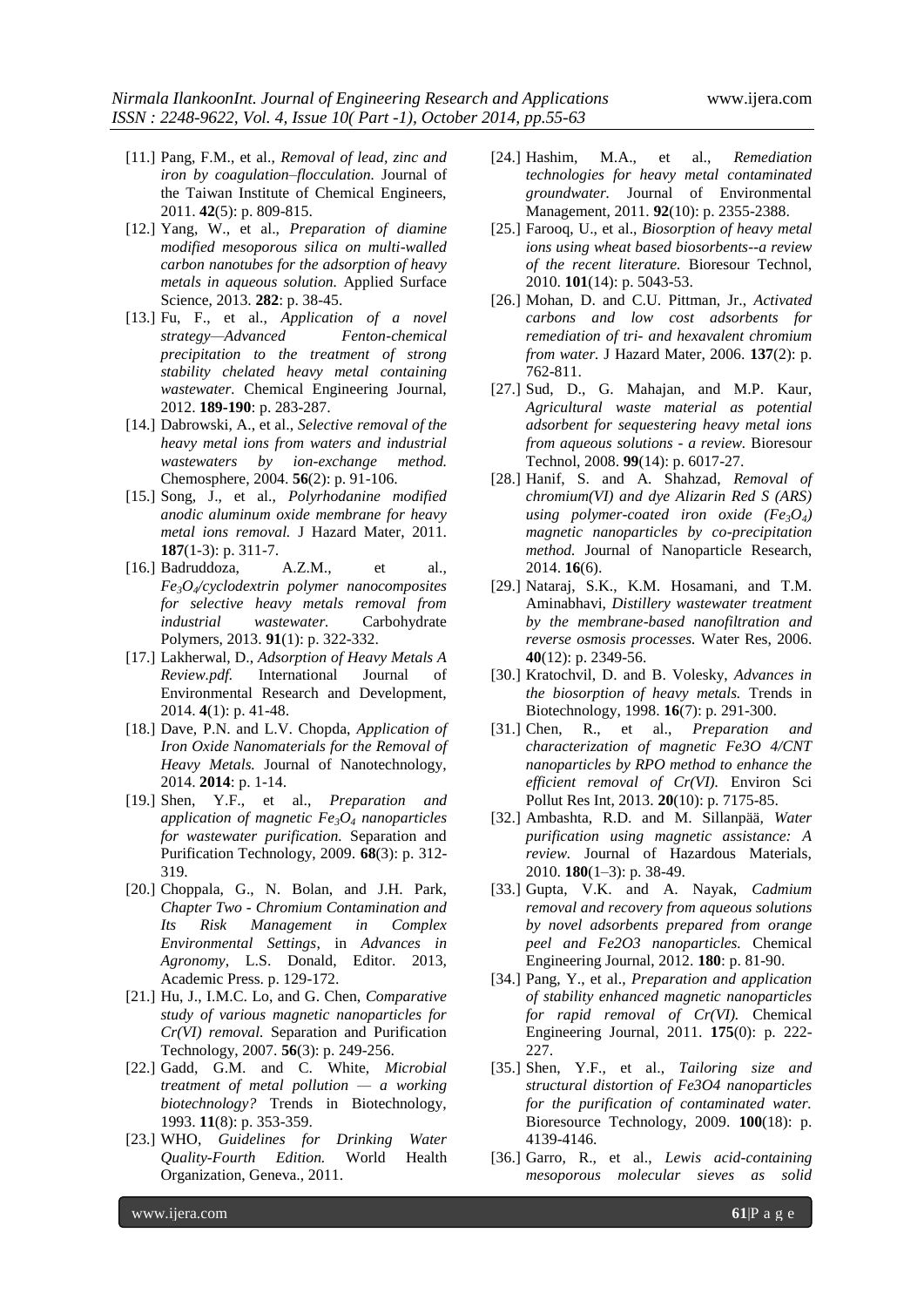*efficient catalysts for solvent-free Mukaiyama-type aldol condensation.* Journal of Catalysis, 2005. **233**(2): p. 342-350.

- [37.] Hou, J.G., et al., *Inorganic/organic mesoporous silica as a novel fiber coating of solid-phase microextraction.* Talanta, 2004. **62**(2): p. 241-6.
- [38.] Wilhelm, C. and F. Gazeau, *Universal cell labelling with anionic magnetic nanoparticles.* Biomaterials, 2008. **29**(22): p. 3161-74.
- [39.] Schleich, N., et al., *Dual anticancer drug/superparamagnetic iron oxide-loaded PLGA-based nanoparticles for cancer therapy and magnetic resonance imaging.* Int J Pharm, 2013. **447**(1-2): p. 94-101.
- [40.] Chang, J.H., et al., *Hydrophobic partitioning approach to efficient protein separation with magnetic nanoparticles.* Anal Biochem, 2010. **405**(1): p. 135-7.
- [41.] Sahu, S.K., et al., *Controlling the thickness of polymeric shell on magnetic nanoparticles loaded with doxorubicin for targeted delivery and MRI contrast agent.* Carbohydrate Polymers, 2012. **87**(4): p. 2593-2604.
- [42.] Laurent, S., et al., *Magnetic fluid hyperthermia: focus on superparamagnetic iron oxide nanoparticles.* Adv Colloid Interface Sci, 2011. **166**(1-2): p. 8-23.
- [43.] Ge, F., et al., *Effective removal of heavy metal ions Cd2+, Zn2+, Pb2+, Cu2+ from aqueous solution by polymer-modified magnetic nanoparticles.* Journal of Hazardous Materials, 2012. **211–212**(0): p. 366-372.
- [44.] Mahdavian, A.R. and M.A.-S. Mirrahimi, *Efficient separation of heavy metal cations by anchoring polyacrylic acid on superparamagnetic magnetite nanoparticles through surface modification.* Chemical Engineering Journal, 2010. **159**(1-3): p. 264- 271.
- [45.] A. Drmota, M.D., J. Koselj and A. Žnidaršič, *Microemulsion Method for Synthesis of Magnetic Oxide Nanoparticles.* Microemulsions - An Introduction to Properties and Applications, Dr. Reza Najjar (Ed.), 2012.
- [46.] Sharma, G. and P. Jeevanandam, *Single step thermal decomposition approach to prepare supported γ-Fe2O3 nanoparticles.* Applied Surface Science, 2012. **258**(8): p. 3679-3688.
- [47.] Xin, X., et al., *Highly efficient removal of heavy metal ions by amine-functionalized mesoporous Fe3O<sup>4</sup> nanoparticles.* Chemical Engineering Journal, 2012. **184**: p. 132-140.
- [48.] Ahmed, M.A., et al., *Magnetite–hematite nanoparticles prepared by green methods for*

*heavy metal ions removal from water.* Materials Science and Engineering: B, 2013. **178**(10): p. 744-751.

- [49.] Huang, C. and B. Hu, *Silica-coated magnetic nanoparticles modified with γmercaptopropyltrimethoxysilane for fast and selective solid phase extraction of trace amounts of Cd, Cu, Hg, and Pb in environmental and biological samples prior to their determination by inductively coupled plasma mass spectrometry.* Spectrochimica Acta Part B: Atomic Spectroscopy, 2008. **63**(3): p. 437-444.
- [50.] Vijayakumar, R., et al., *Sonochemical synthesis and characterization of pure nanometer-sized Fe3O<sup>4</sup> particles.* Materials Science and Engineering: A, 2000. **286**(1): p. 101-105.
- [51.] Girginova, P.I., et al., *Silica coated magnetite particles for magnetic removal of Hg2+ from water.* Journal of Colloid and Interface Science, 2010. **345**(2): p. 234-240.
- [52.] Wu, W., Q. He, and C. Jiang, *Magnetic iron oxide nanoparticles: synthesis and surface functionalization strategies.* Nanoscale Res Lett, 2008. **3**(11): p. 397-415.
- [53.] Hu, J., et al., *Selective Removal of Heavy Metals from IndustrialWastewater Using Maghemite Nanoparticle: Performanceand Mechanisms.* Journal of Environmental Engineering, July 1, 2006., 2006. **Vol. 132**(No. 7,).
- [54.] Luo, C., et al., *Manganese dioxide/iron oxide/acid oxidized multi-walled carbon nanotube magnetic nanocomposite for enhanced hexavalent chromium removal.* Chemical Engineering Journal, 2013. **234**: p. 256-265.
- [55.] Badruddoza, A.Z.M., et al., *Ionically modified magnetic nanomaterials for arsenic and chromium removal from water.* Chemical Engineering Journal, 2013. **225**(0): p. 607- 615.
- [56.] Hu, J., G. Chen, and I.M.C. Lo, *Removal and recovery of Cr(VI) from wastewater by maghemite nanoparticles.* Water Research, 2005. **39**(18): p. 4528-4536.
- [57.] Yuan, P., et al., *Removal of hexavalent chromium [Cr(VI)] from aqueous solutions by the diatomite-supported/unsupported magnetite nanoparticles.* Journal of Hazardous Materials, 2010. **173**(1–3): p. 614- 621.
- [58.] Tang, S.C.N. and I.M.C. Lo, *Magnetic nanoparticles: Essential factors for sustainable environmental applications.* Water Research, 2013. **47**(8): p. 2613-2632.